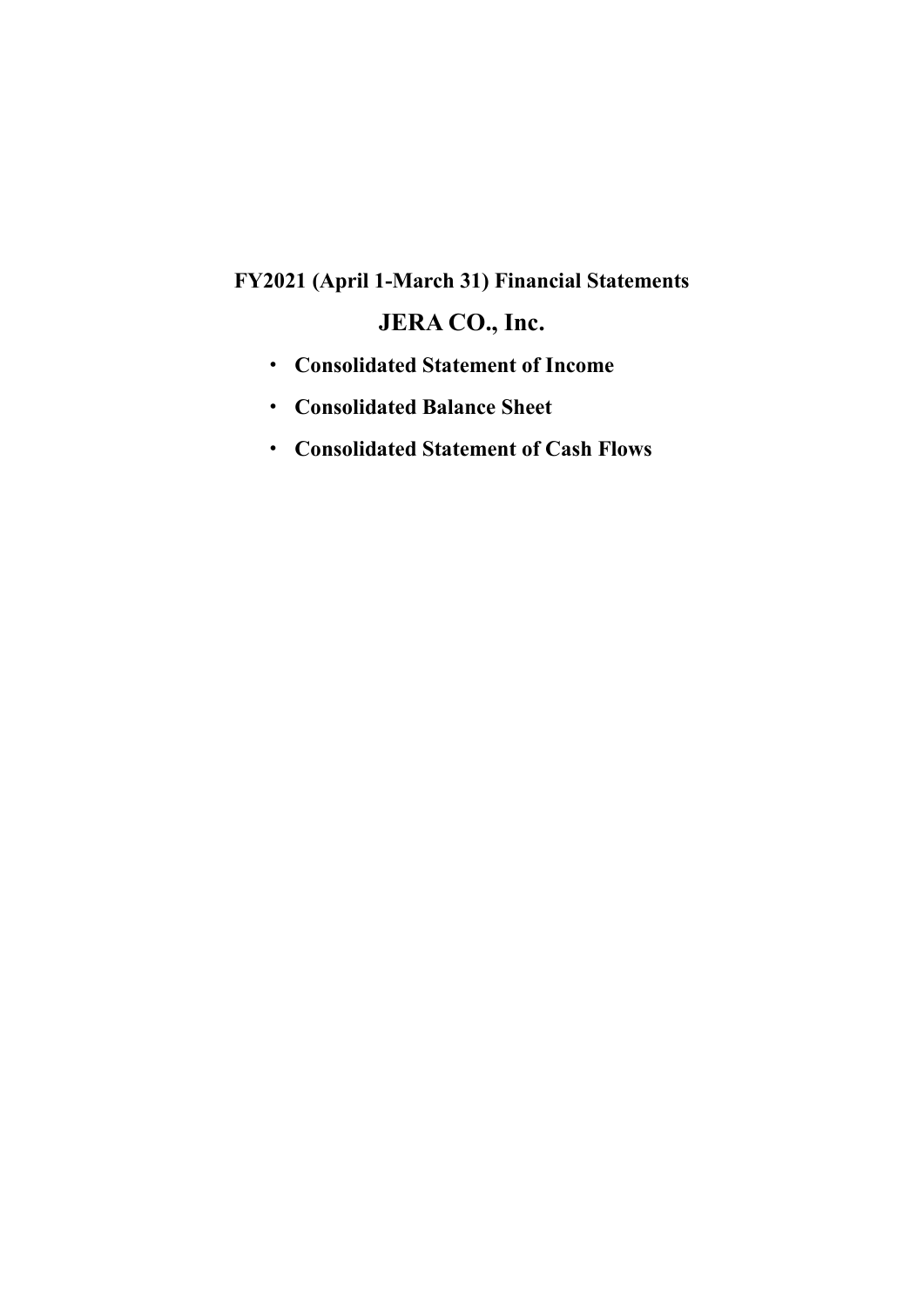## Consolidated Statements of Income (From April 1, 2021 to March 31, 2022)

|                                                             | (Unit: Millions of yen) |
|-------------------------------------------------------------|-------------------------|
| Item                                                        | Amount                  |
| Net sales                                                   | 4,435,275               |
| Cost of sales                                               | 4,237,549               |
| Gross profit                                                | 197,725                 |
| Selling, general and administrative expenses                | 64,733                  |
| Operating profit                                            | 132,992                 |
| Non-operating income                                        |                         |
| Interest income                                             | 2,282                   |
| Dividend income                                             | 4,549                   |
| Other                                                       | 1,721                   |
| Total non-operating income                                  | 8,553                   |
| Non-operating expenses                                      |                         |
| Interest expenses                                           | 10,331                  |
| Share of loss of entities accounted for using equity method | 23,713                  |
| Foreign exchange losses                                     | 8,341                   |
| Other                                                       | 3,787                   |
| Total non-operating expenses                                | 46,174                  |
| Ordinary profit                                             | 95,370                  |
| Extraordinary income                                        |                         |
| Gain on sale of non-current assets                          | 4,160                   |
| Gain on sale of investment securities                       | 19,748                  |
| Total extraordinary income                                  | 23,908                  |
| <b>Extraordinary losses</b>                                 |                         |
| Impairment losses                                           | 22,944                  |
| Total extraordinary losses                                  | 22,944                  |
| Income before income taxes                                  | 96,334                  |
| Income taxes-current                                        | 21,247                  |
| Income taxes-deferred                                       | (36, 824)               |
| Total income taxes                                          | (15, 576)               |
| Net Income                                                  | 111,911                 |
| Profit attributable to non-controlling interests            | 87,285                  |
| Profit attributable to owners of parent                     | 24,625                  |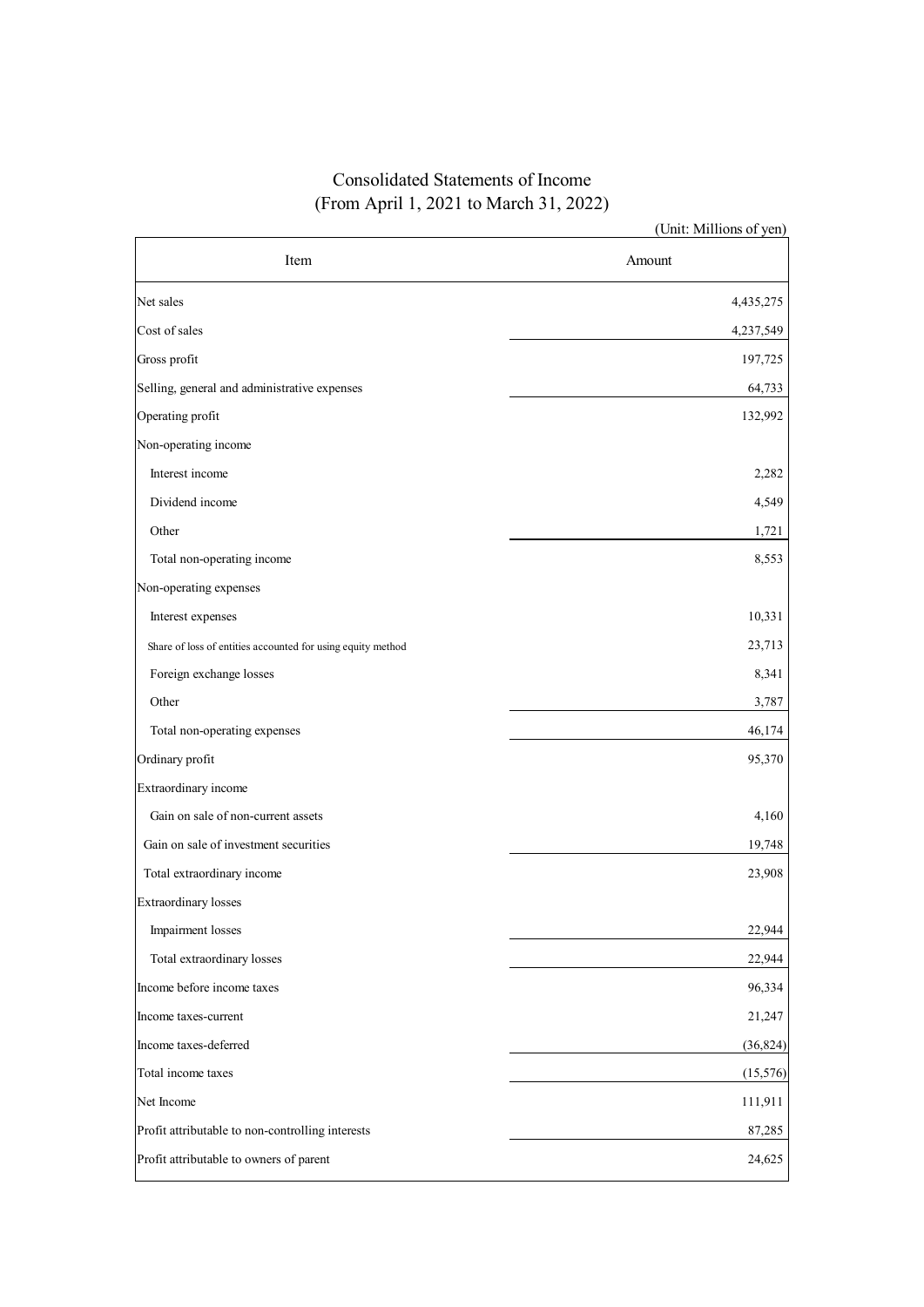| Assets                               |           | (Unit: Millions of yen)<br>Liabilities and Net assets |           |  |
|--------------------------------------|-----------|-------------------------------------------------------|-----------|--|
| Item                                 | Amount    | Item                                                  | Amount    |  |
| Assets                               |           | Liabilities                                           |           |  |
| Current assets                       |           | <b>Current liabilities</b>                            |           |  |
| Cash and deposits                    | 514,313   | Notes and accounts payable                            | 692,753   |  |
| Notes receivable                     | 7         | Short-term loans payable                              | 379,178   |  |
| Accounts receivable                  | 766,776   | Contract liabilities                                  | 2,294     |  |
| Inventories                          | 338,330   | Derivative liabilities                                | 2,350,100 |  |
| Derivatives                          | 2,552,870 | Other                                                 | 558,801   |  |
| Other                                | 504,353   | Total current liabilities                             | 3,983,128 |  |
| Total current assets                 | 4,676,650 | Non-current liabilities                               |           |  |
| Non-current assets                   |           | Bond payable                                          | 150,000   |  |
| Property, plant and equipment        |           | Long-term loans payable                               | 1,820,370 |  |
| Buildings and structures             | 368,252   | Retirement benefit liability                          | 46,100    |  |
| Machinery and equipment and vehicles | 828,500   | Derivatives liabilities                               | 655,259   |  |
| Land                                 | 331,653   | Other                                                 | 92,966    |  |
| Construction in progress             | 637,599   | Total non-current liabilities                         | 2,764,697 |  |
| Other                                | 7,831     | Total liabilities                                     | 6,747,826 |  |
| Total property, plant and equipment  |           | 2,173,837 Net assets                                  |           |  |
| Intangible assets                    |           | Shareholders' equity                                  |           |  |
| Other                                | 36,616    | Capital stock                                         | 5,000     |  |
| Total intangible assets              | 36,616    | Capital surplus                                       | 1,312,523 |  |
| Investments and other assets         |           | Retained earnings                                     | 370,641   |  |
| Investment securities                | 1,026,578 | Total shareholders' equity                            | 1,688,164 |  |
| Retirement benefit asset             | 2,332     | Accumulated other comprehensive income                |           |  |
| Derivatives                          | 660,326   | Valuation difference on available-for-sale securities | 3,011     |  |
| Other                                | 145,856   | Deferred gains or losses on hedges                    | 37,315    |  |
| Total investments and other assets   | 1,835,092 | Foreign currency translation adjustments              | 81,320    |  |
| Total non-current assets             | 4,045,546 | Remeasurements of defined benefit plans               | (120)     |  |
|                                      |           | Total accumulated other comprehensive income          | 121,527   |  |
|                                      |           | Non-controlling interests                             | 164,679   |  |
|                                      |           | Total net assets                                      | 1,974,370 |  |
| Total assets                         |           | 8,722,197 Total liabilities and net assets            | 8,722,197 |  |

## Consolidated Balance Sheets (As of March 31, 2022)

(Unit: Millions of yen)